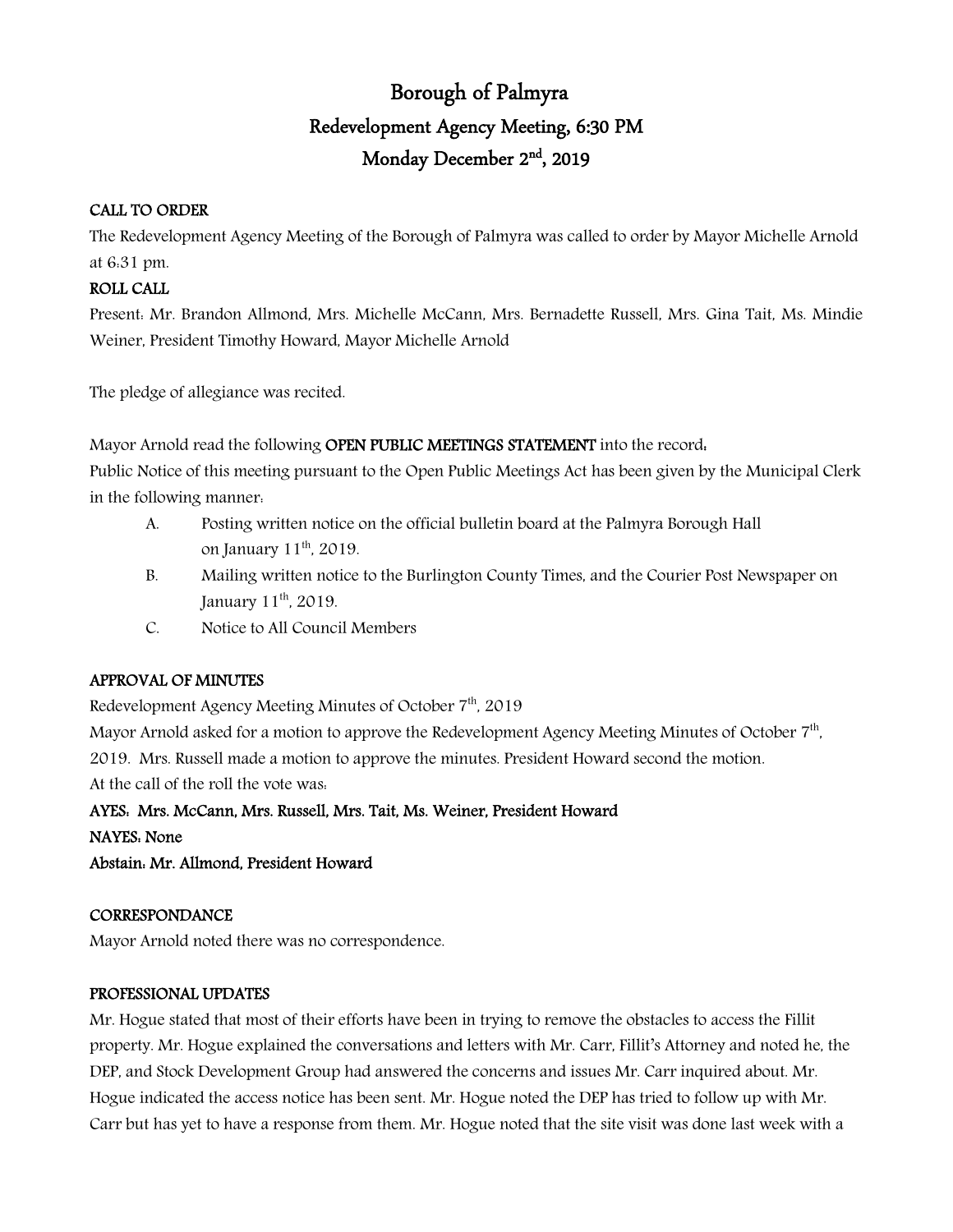representative of Stock Development Group and a few others. Mr. Hogue indicated the site was in disarray and many of the things the agreement Fillit signed with the Borough, indicating should not be done, appear may be happening. Mr. Hogue indicated it is in unsafe condition and noted they are staging petroleum substances, some of which appear to be leaking. Mr. Hogue indicated the Borough also sent Fillit a letter reaffirming the dates the work is planned for in early January and also sent them a copy of the land fill disruption permit to sign and return. Mr. Gural indicated Mr. Carr has five days to respond according to the remediation agreement; and inquired of Mr. Hogue as to when he felt it was appropriate to approach the DEP and ask if they would consider another mechanism allowing us to move forward. Mr. Hogue indicated he would ask this week when he spoke with Mr. Finlay. Mr. Gural indicated he too would email Mr. Finley with that question. Mr. Gural indicated additional environmental contamination was observed during the site visit which was prohibited per our settlement agreement with Fillit. Mr. Gural asked should the Borough consider additional litigation against them regarding this contamination. Mr. Rosenberg indicated this should be discussed in executive session. Mr. Gural asked if we should report the contamination. Mr. Rosenberg indicated that discussion should be in closed session.

Mr. Brewer noted Mr. Gural had gone over most of the updates with the Fillit property, he explained the conditional redevelopment agreement. Mr. Brewer noted that on the agenda tonight was a resolution to extend that conditional redevelopment agreement for an additional 120 days, to April  $12<sup>th</sup>$ , 2020, to allow Stock Development Group, Inc. more time to gather the information they need.

Mr. Brewer also noted the litigation was filed for the PNC property. Mr. Brewer indicated he touched base with the attorneys for the property owner but does not believe we will be able to reach a settlement as the value of the property, both parties are indicating, are just too far apart. Mr. Brewer indicated the original order to show cause was scheduled for December  $16<sup>th</sup>$ , 2019 but that date have been changed to January  $14<sup>th</sup>$ , 2020. Mr. Brewer indicated at that time or shortly thereafter the Borough will have confirmation from the court that the Borough can fill the declaration of taking of the property.

#### RESOLUTION

Mayor Arnold asked for a motion to approve Resolution 2019-250.

Resolution 2019-250, Resolution Authorizing the extension of Amendment to conditional Redeveloper Designation and Interim Cost Agreement With Stock Development Group, Inc. Pursuant to the Local Redevelopment and Housing Law N.J.S.A. 40A:12A-1 ET, Seq.

Mrs. Russell made a motion to approve Resolution 2019-250. Mrs. Tait second the motion. At the call of the roll the vote was:

AYES: Mr. Allmond, Mrs. McCann, Mrs. Russell, Mrs. Tait, Ms. Weiner, President Howard NAYES: None

#### DISCUSSION ITEMS

Redevelopment – Block 24, Lots1 & 2 (former PNC Bank) – update Mr. Gural indicated he had nothing further to add.